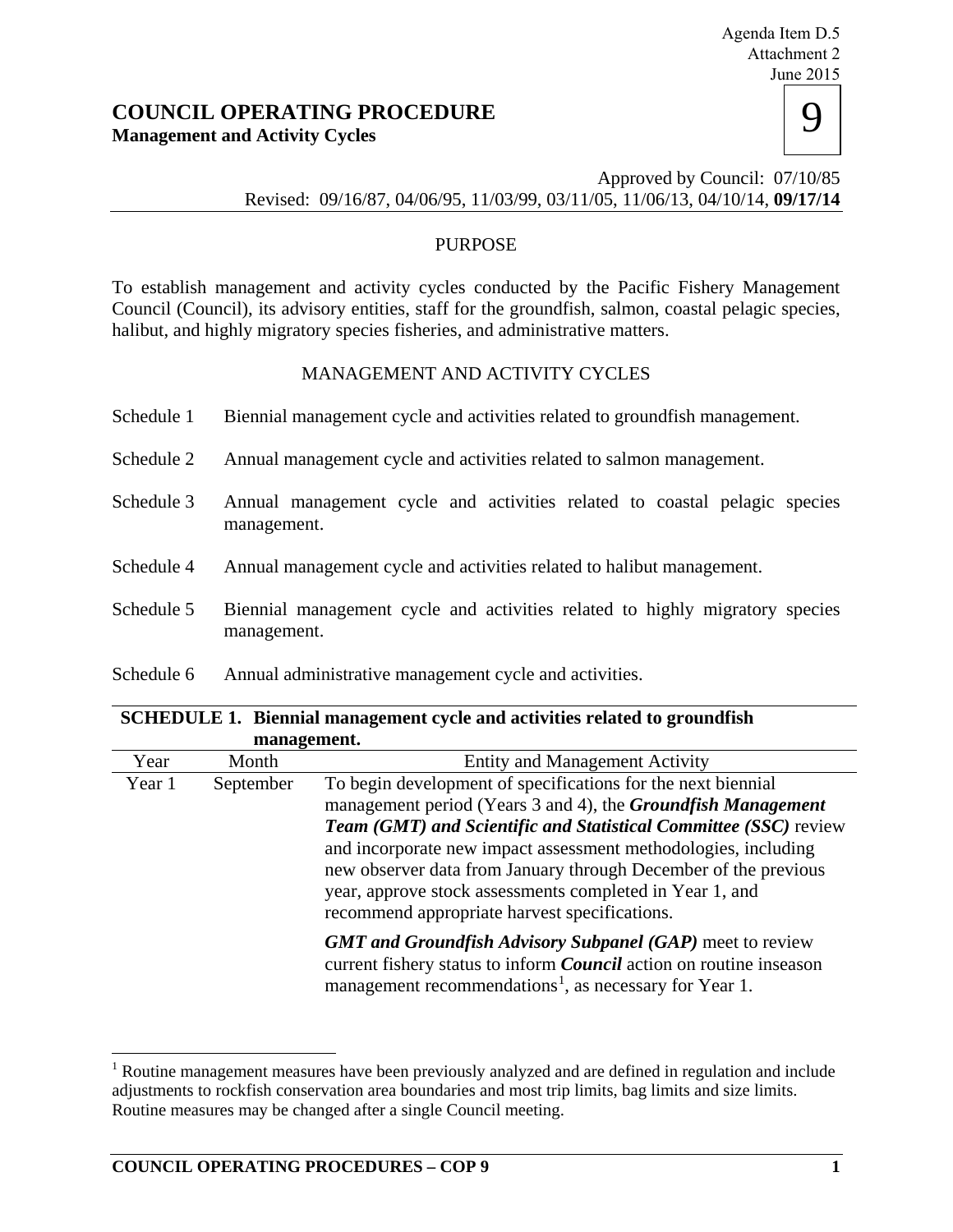|                  | management. |                                                                                                                                                                                                                                                                                                                                                                        |  |
|------------------|-------------|------------------------------------------------------------------------------------------------------------------------------------------------------------------------------------------------------------------------------------------------------------------------------------------------------------------------------------------------------------------------|--|
| Year             | Month       | <b>Entity and Management Activity</b>                                                                                                                                                                                                                                                                                                                                  |  |
| Year 1<br>(cont) |             | GMT and GAP provide recommendations to inform Council action<br>on harvest specifications and management measures for Years 3 and<br>4.                                                                                                                                                                                                                                |  |
|                  |             | <b>Council</b> adopts final modeling methodologies, stock assessments for<br>the next biennial period for Years 3 and 4, final preferred overfishing<br>limits (OFLs) and sigmas, as recommended by the SSC. <sup>2</sup> The<br>Council will also adopt a range of P*/acceptable biological catches<br>(ABCs), if applicable, including preliminary preferred values. |  |
|                  |             | <b>Council</b> will provide initial fishery management guidance, including<br>a preliminary range of management measures necessary to keep catch<br>within or attain a specification or to address a habitat or protected<br>resources concern for analysis and implementation in Years 3 and 4.                                                                       |  |
|                  | October     | SSC Groundfish Subcommittee meets to review overfished species<br>rebuilding analyses as well as any stock assessments approved for<br>further review by the Council at the "mop-up" stock assessment<br>review panel for Years 3 and 4.                                                                                                                               |  |
|                  |             | <b>GMT</b> meets to review new stock assessments and rebuilding<br>analyses. GMT drafts a recommended range of ACLs and<br>preliminary management measures for consideration at the November<br>Council meeting for Years 3 and 4.                                                                                                                                     |  |
|                  | November    | <b>Coastal treaty tribes</b> initiate allocations and/or regulations specific to<br>the tribes by written request to the Council and NOAA's Regional<br>Administrator prior to the November Council meeting for Years 3<br>and 4.                                                                                                                                      |  |
|                  |             | <b>GMT and GAP</b> meet to review current fishery status and develop<br>routine inseason management recommendations to inform Council<br>action, as necessary for Years 1 and 2.                                                                                                                                                                                       |  |
|                  |             | <b>GMT and GAP</b> provide recommendations to inform <i>Council</i> action<br>on harvest specifications and management measures for Years 3 and<br>4.                                                                                                                                                                                                                  |  |

**SCHEDULE 1. Biennial management cycle and activities related to groundfish** 

<span id="page-1-0"></span> $2$  Council action could be postponed from September to November for any stock assessments recommended for further review by the SSC. Ĩ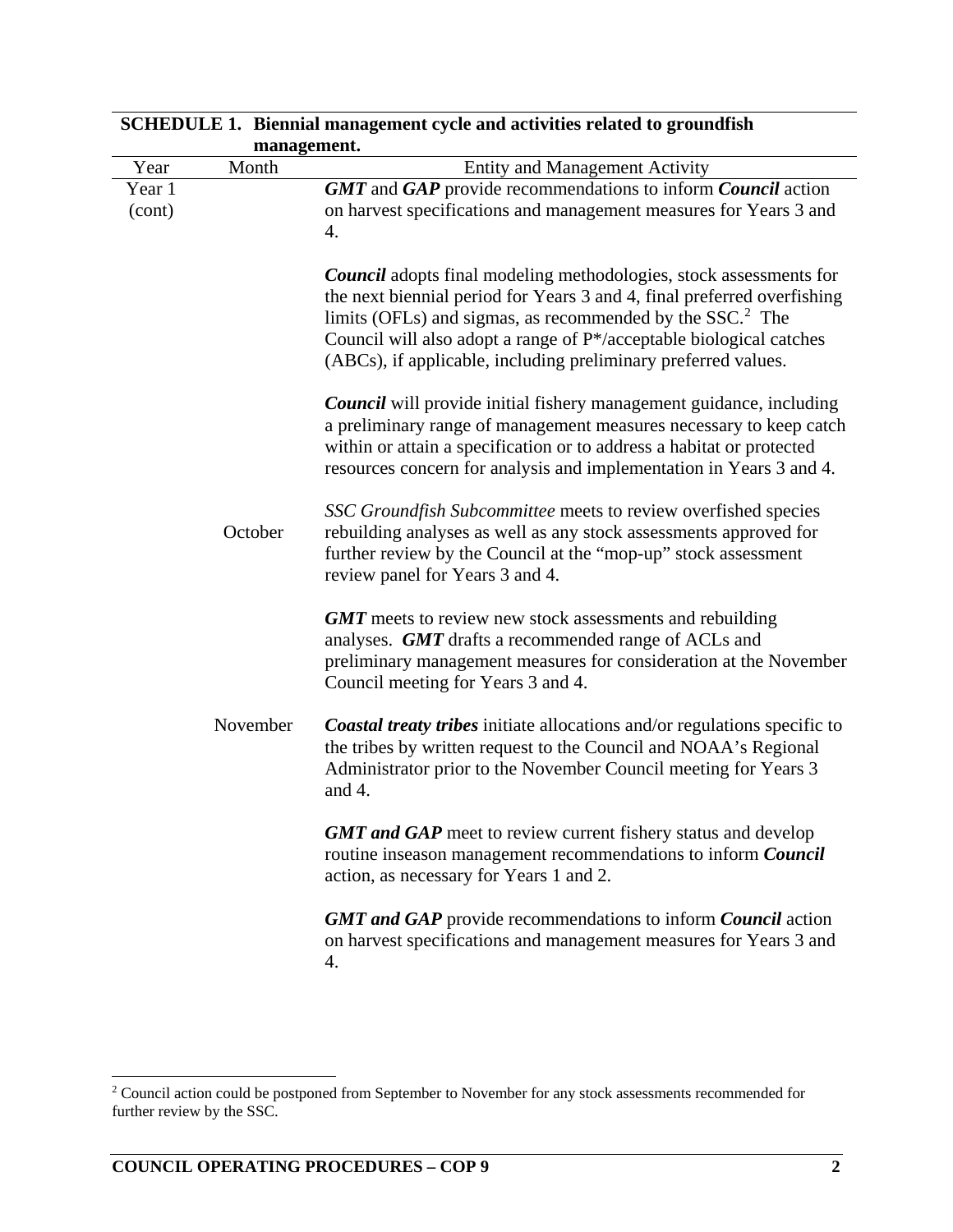| management.      |         |                                                                                                                                                                                                                                                                                                                                                                                      |
|------------------|---------|--------------------------------------------------------------------------------------------------------------------------------------------------------------------------------------------------------------------------------------------------------------------------------------------------------------------------------------------------------------------------------------|
| Year             | Month   | <b>Entity and Management Activity</b>                                                                                                                                                                                                                                                                                                                                                |
| Year 1<br>(cont) |         | <b>Council</b> adopts rebuilding analyses and any assessments sent to the<br>SSC Groundfish Subcommittee for review as recommended by the<br>SSC. Council adopts final preferred P*/ABCs; preliminary preferred<br>non-overfished species ACLs, and, if necessary; a range of overfished<br>species ACLs and preliminary preferred ACLs for overfished species<br>for Years 3 and 4. |
|                  |         | <b>Council</b> selects a range of 2-year allocations, final range of<br>management measures for detailed analysis necessary to keep catch<br>within or attain a specification or to address a habitat or protected<br>resources concern, and preliminary exempted fishing permit (EFP)<br>applications for Years 3 and 4.                                                            |
| Year 2           | January | <b>GMT</b> meets to review and analyze Council actions relative to harvest<br>specifications and management measures provided in Year 1, if<br>necessary, for Years 3 and 4.                                                                                                                                                                                                         |
|                  | March   | <b>GMT and GAP</b> meet to review current fishery status and routine<br>inseason management recommendations to inform <i>Council</i> action, as<br>necessary for Year 2.                                                                                                                                                                                                             |
|                  |         | <b>GMT</b> and <b>GAP</b> provide recommendations to inform <b>Council</b> action<br>on harvest specifications and management measures for Years 3 and<br>4, if necessary.                                                                                                                                                                                                           |
|                  |         | <b>Council</b> receives an informational briefing on selected results of the<br>harvest specifications and management measures analysis for Years 3<br>and 4, if requested. The <i>Council</i> may be asked to provide guidance<br>or take action on emerging issues, as necessary.                                                                                                  |
|                  | April   | <b>GMT and GAP</b> meet to review Pacific whiting harvest specifications<br>and management measures as well as current fishery status and<br>routine inseason management recommendations for Year 2.                                                                                                                                                                                 |
|                  |         | <b>GMT</b> and <b>GAP</b> provide recommendations to inform Council action<br>on harvest specifications and management measures for Years 3 and<br>4.                                                                                                                                                                                                                                |
|                  |         | <b>Council</b> recommends routine inseason management adjustments as<br>necessary for Year 2.                                                                                                                                                                                                                                                                                        |

**SCHEDULE 1. Biennial management cycle and activities related to groundfish**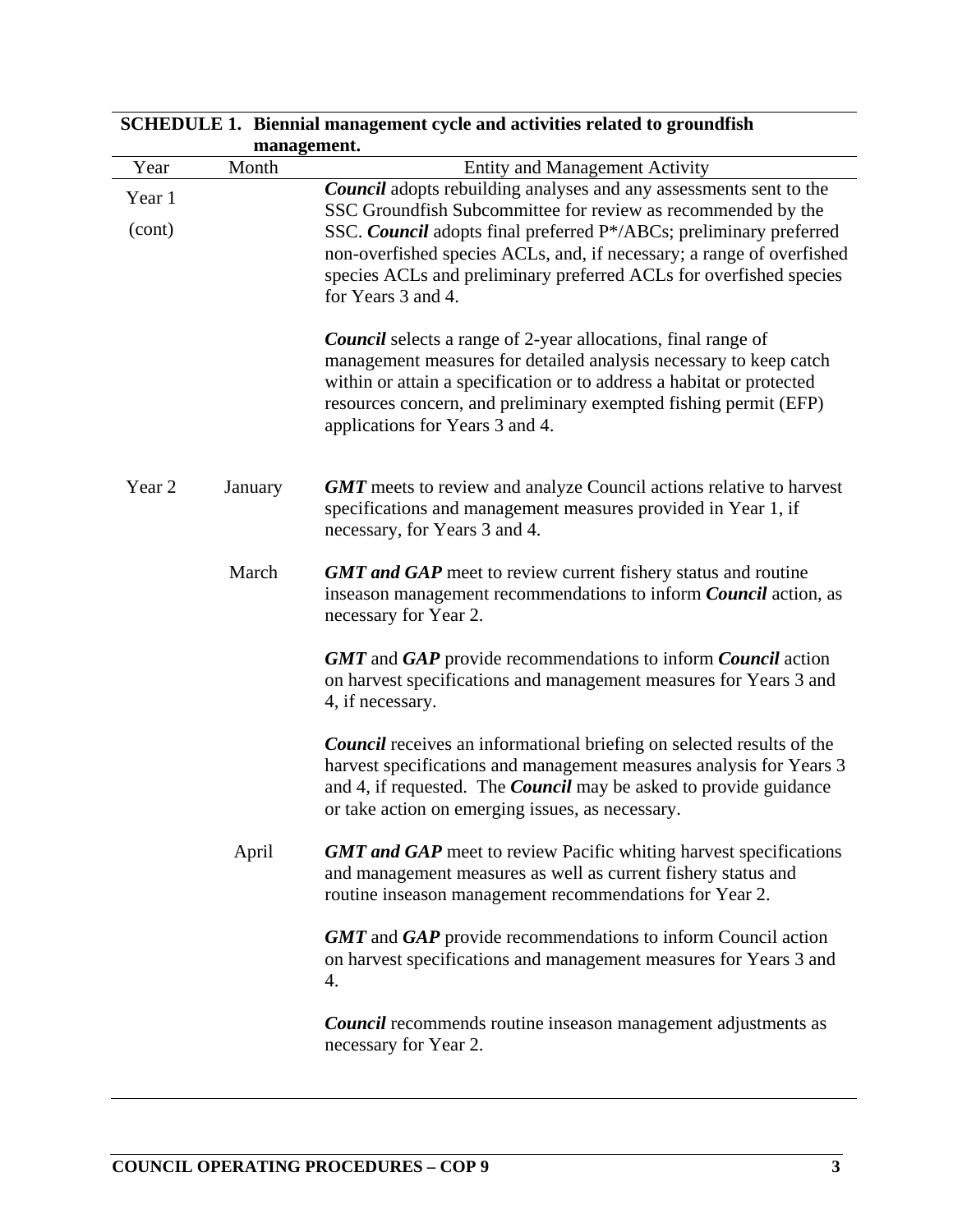|                  | management. |                                                                                                                                                                                                                                                                                                                                   |  |
|------------------|-------------|-----------------------------------------------------------------------------------------------------------------------------------------------------------------------------------------------------------------------------------------------------------------------------------------------------------------------------------|--|
| Year             | Month       | <b>Entity and Management Activity</b>                                                                                                                                                                                                                                                                                             |  |
| Year 2<br>(cont) |             | Consistent with the U.S./Canada agreement, the Council considers<br>the harvest specifications recommended by the Joint Management<br>Committee and confirms or recommends a lower U.S. TAC. The<br><b>Council</b> recommends set-asides and any adjustments to management<br>measures for the Pacific Whiting fishery in Year 2. |  |
|                  |             | <b>Council</b> adopts preliminary management measures for public review<br>and final harvest specifications for Years 3 and 4.                                                                                                                                                                                                    |  |
|                  | June        | <b>Coastal treaty tribes</b> refine requests for allocations and/or regulations<br>specific to the tribes by written notice to the Council and NOAA's<br>Regional Administrator prior to the June Council meeting for Years 3<br>and $4$ .                                                                                        |  |
|                  |             | <b>GMT and GAP</b> meet to review current fishery status and routine<br>inseason management recommendations, as necessary for Year 2.                                                                                                                                                                                             |  |
|                  |             | <b>GMT</b> and <b>GAP</b> provide recommendations to inform Council action<br>on harvest specifications and management measures for Years 3 and<br>4.                                                                                                                                                                             |  |
|                  |             | <b>Council</b> recommends routine inseason management adjustments, as<br>necessary for Year 2.                                                                                                                                                                                                                                    |  |
|                  |             | <b>Council</b> adopts final EFP applications and management measures as<br>well as any corrections to harvest specifications for implementation<br>by NMFS for Years 3 and 4.                                                                                                                                                     |  |
|                  |             | <b>Council</b> adopts a draft calendar and prioritized list of new<br>management measures <sup>3</sup> to be analyzed outside of the harvest<br>specifications and management measures process. This process<br>occurs biennially.                                                                                                |  |
|                  | July        | Council staff and <b>GMT</b> complete analyses and NEPA documents, as<br>necessary, for biennial management specifications and submit them<br>to NOAA Years 3 and 4.                                                                                                                                                              |  |
|                  | September   | <b>GMT, GAP, and Council</b> participate in routine inseason management<br>activities and off-year activities, as appropriate for Year 2.                                                                                                                                                                                         |  |
|                  | November    | <b>GMT, GAP, and Council</b> participate in routine inseason management<br>activities and off-year activities, as appropriate for Years 2 and 3.                                                                                                                                                                                  |  |

# **SCHEDULE 1. Biennial management cycle and activities related to groundfish**

<span id="page-3-0"></span> $3$  New management measures are those not previously analyzed and implemented in regulation. t